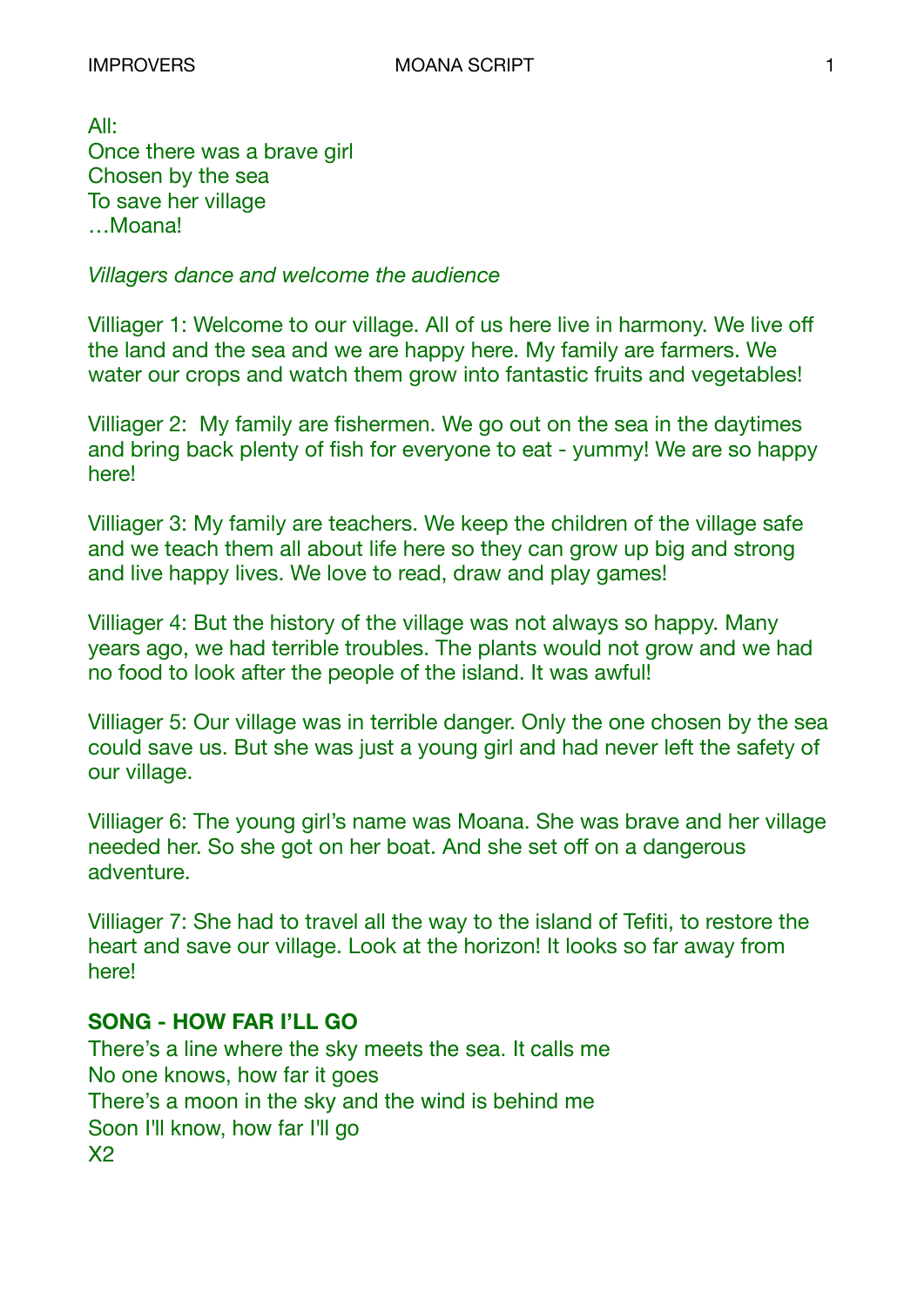Villiager 8: Moana sailed towards the horizon. The sea was wobbly with crashing waves all around. And the wind was strong, blowing the boat this way and that way.

All: WHOAAAA

Villiager 9: Moana needed help so she asked the great Maoi. He was a Demi God and Moana was sure he could help her on her quest. But he was such a show off! He only had one thing to say…

All: You're Welcome!

## **SONG - YOU'RE WELCOME**

What can I say except "you're welcome"? For the tides, the sun, the sky Hey, it's okay, it's okay, you're welcome I'm just an ordinary demi-guy! You're Welcome You're Welcome

I could go on and on and on I am a phenomenon The tide, the grass, the sky, the sea It's all me!

What can I say except "you're welcome"? For the tides, the sun, the sky Hey, it's okay, it's okay, you're welcome I'm just an ordinary guy X2 You're Welcome You're Welcome Thankyou!

Villiager 10: Together Moana and Maoi were a brave team. They battled the sea. They braved the wind. They even met a giant crab! It was scary at times, but it was a fun adventure.

## **JOURNEY SEQUENCE**